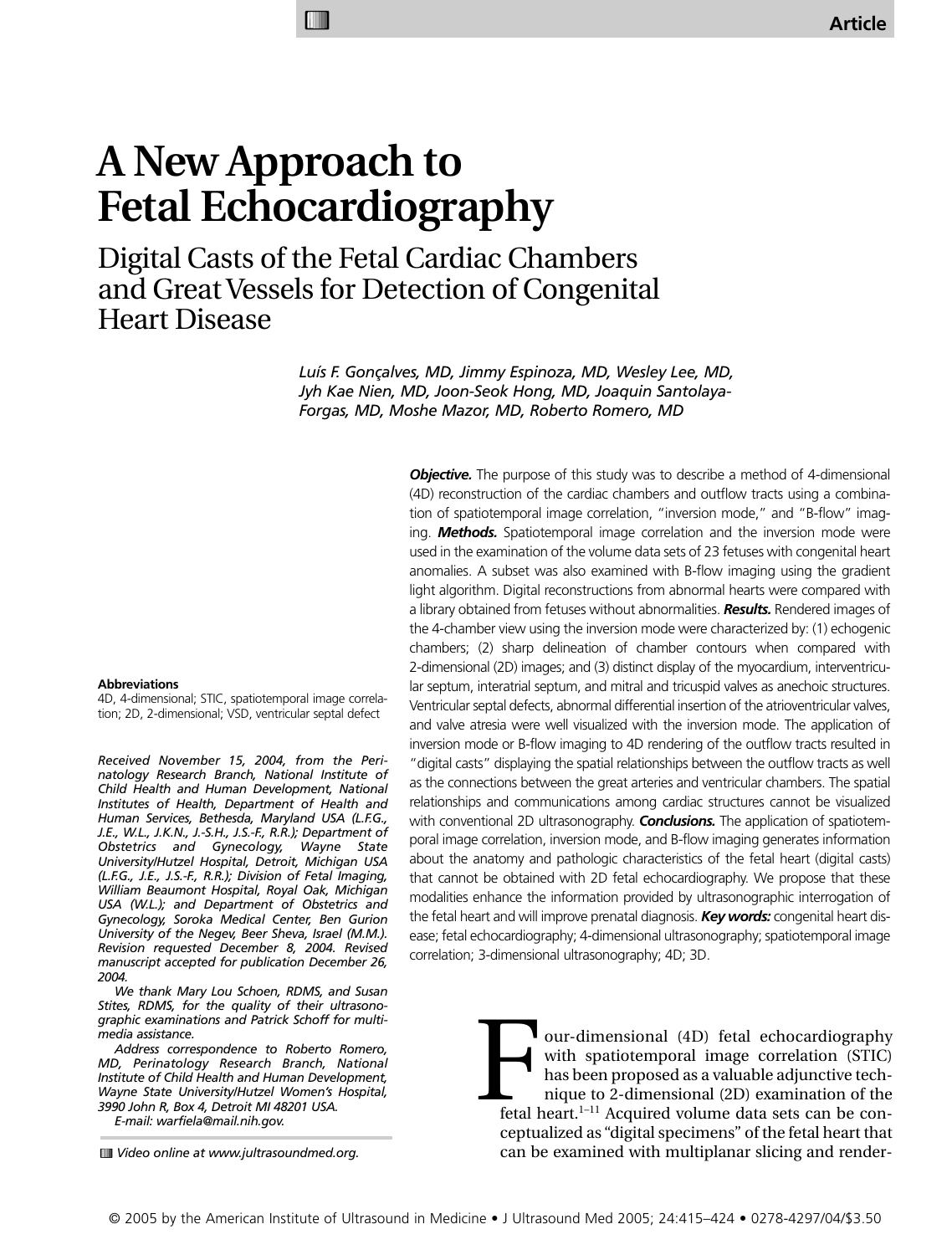ing techniques. The outflow tracts, for example, can be systematically visualized by multiplanar slicing of volume data sets acquired with a transverse sweep of the 4-chamber view using a reproducible 3-step approach to manipulate the volume data set.3,10 Alternatively, 4D reconstruction of the outflow tracts can be accomplished with the use of color and power Doppler, 4,5,7 minimum mode, $8$  and, more recently, "inversion mode"9 and "B-flow" imaging.

The objective of this study was to report the anatomy of the fetal heart in cases of congenital cardiac anomalies displayed with a novel 4Drendering method: the inversion mode. This modality allows 4D rendering of cardiovascular structures, with an end result similar to that obtained by postmortem pathologic casts.<sup>12,13</sup> In addition, we describe the use of B-flow imaging for 4D reconstruction of normal cardiac chambers and great vessels, which has an effect comparable with that of the inversion mode.

# **Materials and Methods**

### *Study Population*

Fetuses with suspected congenital anomalies underwent 4D ultrasonographic examinations between January 2003 and September 2004. Fetuses were included in the study if: (1) a cardiac anomaly was suspected by 2D ultrasonographic examination; (2) volume data sets of the fetal heart were acquired by STIC; and (3) the cardiac anomaly was confirmed either by an independent fetal cardiologist before delivery, or by neonatal echocardiography or autopsy after delivery. Cases of isolated small pericardial effusions and ventricular echogenic foci were not included. Selected volume data sets of 3 fetuses without abnormalities at 21, 25, and 26 weeks were included in the study to illustrate the normal cardiac anatomy by inversion mode and B-flow imaging. All patients underwent 4D ultrasonographic examinations exclusively for research purposes and gave written informed consent before participation. Research protocols were approved by the Institutional Review Boards of the National Institute of Child Health and Human Development (Bethesda, MD) and Wayne State University (Detroit, MI), as well as the Human Investigation Committee of William Beaumont Hospital (Royal Oak, MI).

### *Volume Acquisition*

Volume data sets of the fetal heart were acquired by STIC with either a 2- to 5- or 4- to 8-MHz motorized curved array transducer (Voluson 730 Expert; GE Medical Systems, Kretztechnik, Zipf, Austria). The acquisition technique has been described previously.3,4,8 Briefly, volume data sets were acquired by transverse sweeps through the fetal chest. The region of interest included the ventricular chambers, atrial chambers, and great vessels. The acquisition time lasted between 7.5 and 15 seconds and, whenever possible, was performed in the absence of fetal movement. Patients were also asked to momentarily suspend breathing during the procedure. B-mode imaging was used for volume acquisition throughout the study period, and B-flow imaging has been used since August 2004.

### *Volume Rendering*

Volume data sets were examined offline on 4DView software (version 2.1, Luminary; GE Medical Systems, Kretztechnik). All volume data sets were first visualized with multiplanar slicing, after which 3D rendering was performed with gradient light or a mixture of gradient light plus surface smooth algorithms. The inversion mode was then applied to the volume data sets acquired with B-mode imaging. The inversion mode is a novel post processing tool that inverts the gray scale of the volume voxels. $9,14$  Therefore, anechoic structures such as the heart chambers, vessel lumen, stomach, gallbladder, renal pelvis, and bladder appear echogenic in the rendered images, whereas structures that are normally echogenic before gray scale inversion (eg, bones) appear anechoic. Post processing adjustments were performed as necessary, including gamma curve correction to optimize tissue contrast resolution and gray scale threshold, and transparency to improve image quality. Volumes were rendered by adaptations of 2 previously reported techniques to obtain thick-slice views of the 4 chambers<sup>8</sup> and 4D reconstruction of the outflow tracts.4

#### *Thick-Slice Imaging of the 4-Chamber View Using the Inversion Mode*

Thick-slice rendered images of the 4-chamber view were obtained as follows<sup>8</sup>: (1) volume data sets were acquired by transverse sweeps through the fetal heart; (2) after acquisition, the volume data sets were displayed by multiplanar slicing;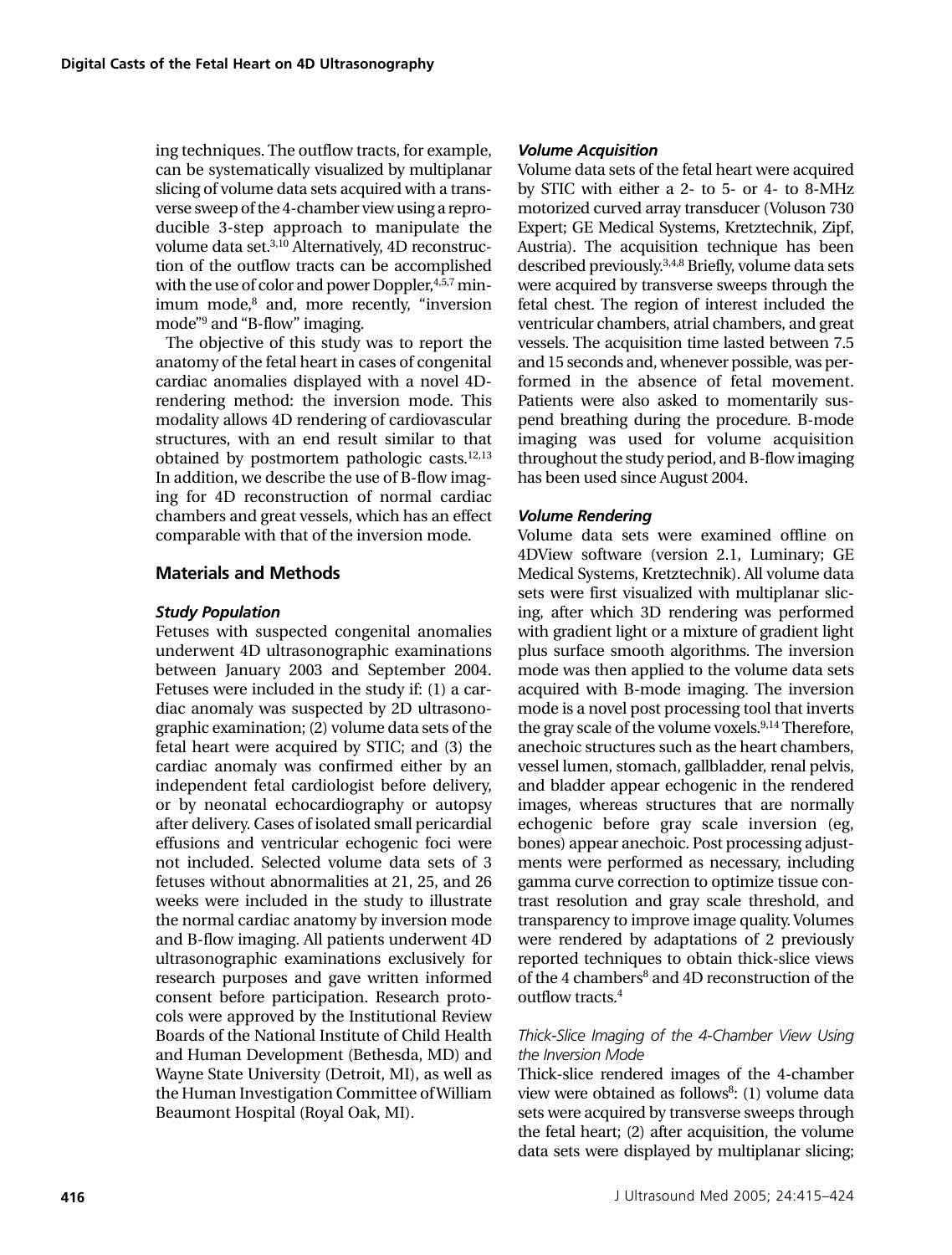(3) the original plane of acquisition containing the 4-chamber view are displayed in panel A (Figure 1); (4) whenever necessary, the volumes were manipulated until an apical 4-chamber view was displayed (with the use of this initial orientation, panel B represents the sagittal view of the heart, and panel C represents the coronal view); (5) a rendering box with the highest length and lowest possible width was adjusted on panel B; (6) the direction of view (green dotted line on the left of the rendering box) was set to display the 4-chamber view in the anteroposterior projection; (7) the rendering algorithm "gradient light" was selected, and the resulting image is displayed in panel D; and (8) the gray scale of the voxels was then inverted by selecting the inversion mode in the 4DView software, and the split-screen format was selected to display panel A on the left side of the screen and the corresponding rendered image on the right side (Figure 2 and Video 1).

### *Three- and 4-Dimensional Reconstruction of the Outflow Tracts*

Three-dimensional reconstruction of the outflow tracts was performed as follows<sup>4</sup>:  $(1)$  once a volume data set of the 4-chamber view was acquired, the volume was rotated until the apical 4-chamber view was displayed in the original plane of acquisition (Figure 3, panel A); (2) the rendering box was adjusted in panel B to include the full extent of the heart; and (3) the direction of view was set from anterior to posterior. The resulting rendered image is displayed in panel D (Figure 3 and Video 2).

#### *Descriptive Study of the Inversion Mode for Visualization of Normal and Abnormal Cardiac Anatomy*

Thick-slice rendered images of the 4-chamber view in the inversion mode were compared with the corresponding 2D images. Potential advantages and limitations of the inversion mode are described. Reconstructed volume data sets of the outflow tracts in cases of congenital heart disease were compared with a representative example of a normal case. One case of transposition of the great arteries, 1 case of pulmonary atresia associated with tricuspid stenosis, and 1 case of a double-inlet right ventricle have been reported previously by our group, using different rendering techniques for 3D and 4D examination of the fetal heart. $3,4,7-9$ 



**Figure 1.** Normal heart at 25 weeks. The first step in obtaining a thick-slice rendered image of the 4-chamber view before application of the inversion mode is shown. The volume is manipulated in **A** until an apical 4-chamber view is displayed. The rendering box is adjusted in **B** with the highest length and lowest possible width. The direction of view (arrows) is set to display the 4-chamber view in the anteroposterior projection. A rendered image of the 4-chamber view using the gradient light mode is shown in **D**. **A**, Transverse plane; **B**, sagittal plane; **C**, coronal plane; **D**, rendered image. LA indicates left atrium; LV, left ventricle; RA, right atrium; and RV, right ventricle.

# **Results**

Twenty-two fetuses with a confirmed diagnosis of congenital heart disease were included in the study (Table 1). The mean maternal age  $\pm$  SD was  $27.5 \pm 7.5$  years, and the mean gestational age at the time of ultrasonographic examination was  $25.6 \pm 5.1$  weeks (mean  $\pm$  SD).

**Figure 2.** Normal 4-chamber view at 25 weeks' gestation. A thick-slice rendered image of the 4 chambers is shown on the right. The corresponding 2D image is displayed on the left.

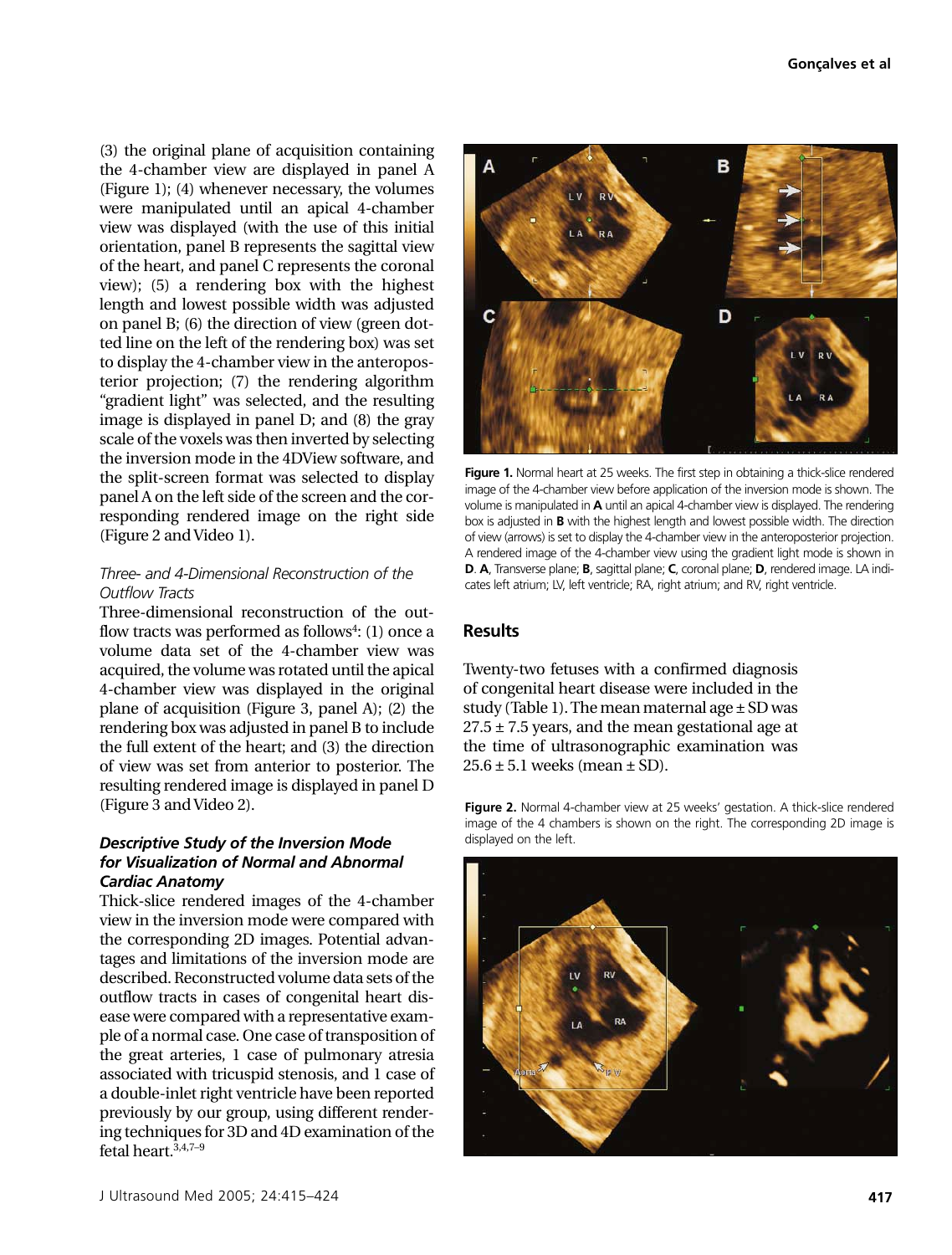

**Figure 3.** Normal heart at 21 weeks. The technique for obtaining a rendered image of the fetal heart and displaying crisscrossing of the outflow tracts using the inversion mode is shown. The 4-chamber view is shown in **A**. The volume is manipulated until an apical 4-chamber view is displayed. The rendering box is adjusted in **B** with enough width to include the whole heart within the region of interest. The direction of view (arrows) is set to display the heart in the anteroposterior projection. A rendered image of the great vessels crisscrossing as they exit the ventricles is obtained by selecting the gradient light algorithm and applying the inversion mode. Transparency and threshold settings are adjusted as necessary to clean unwanted background noise in the rendered image. **A**, Transverse plane; **B**, sagittal plane; **C**, coronal plane; **D**, rendered image. LA indicates left atrium; LV, left ventricle; PA, pulmonary artery; RA, right atrium; and RV, right ventricle.

|  |                       | Table 1. Cases of Congenital Cardiac Anomalies |  |
|--|-----------------------|------------------------------------------------|--|
|  | Included in the Study |                                                |  |

| <b>Cardiac Anomaly</b>                        | n              |
|-----------------------------------------------|----------------|
| Tetralogy of Fallot                           | 4              |
| Pulmonary atresia                             | 3              |
| VSDs*                                         | 3              |
| Atrioventricular septal defect <sup>+</sup>   | $\overline{2}$ |
| Coarctation of the aorta $\ddagger$           | 2              |
| Double-inlet single ventricles                | 2              |
| Absent pulmonary valve syndrome               |                |
| Aortic stenosis                               |                |
| Ebstein anomaly                               |                |
| Hypoplastic and double-outlet right ventricle |                |
| Situs inversus totalis                        |                |
| Transposition of the great arteries           |                |
| Tricuspid atresia                             |                |
| Total                                         | $'$ -          |

\*One case associated with an interrupted inferior vena cava with azygous continuation.

†One case associated with an interrupted inferior vena cava with azygous continuation and a persistent left superior vena cava.

‡One case associated with a VSD.

§One case of a double-inlet left ventricle associated with transposition of the great arteries and coarctation of the aorta.

#### *Thick-Slice Imaging of the 4 Chambers in the Inversion Mode*

Thick-slice imaging of the 4-chamber view with the inversion mode was attempted in cases of ventricular septal defects (VSDs), Ebstein anomaly, hypoplastic right ventricle due to pulmonary atresia, double-inlet single ventricle, aortic stenosis, atrioventricular septal defects, and tricuspid atresia. The effect of inverting the gray scale on the rendered images can be summarized as follows (Figure 2): (1) the atrial and ventricular chambers were visualized as echogenic structures; (2) the contour of the chambers was sharply delineated when compared with the corresponding 2D images; and (3) the interventricular septum, interatrial septum, and mitral and tricuspid valves were distinctly displayed as anechoic structures.

Figure 4 shows a comparison between 2D imaging and thick-slice volume rendering of the 4-chamber view with the inversion mode in 3 cases of VSDs at 26, 29, and 25 weeks. The VSDs displayed in Figure 4, A and B, were detected in the prenatal period, whereas the VSD in Figure 5C was not diagnosed on the basis of either 2D or 4D multiplanar imaging at 25 weeks. In this case, an omphalocele and extreme deviation of the heart axis to the left were observed. However, the 4-chamber view and outflow tracts were difficult to image because of fetal position and maternal body habitus. A muscular VSD and coarctation of the aorta were detected after delivery by neonatal echocardiography. Retrospective review of the volume data set using the inversion mode revealed the VSD, which was still difficult to visualize in the corresponding 2D image.

Figure 5 shows thick-slice imaging with the inversion mode in cases of hypoplastic right ventricle. Sharper delineation of an atretic tricuspid valve and VSD in a case of tricuspid atresia (Figure 5A) and better visualization of a stenotic tricuspid valve in a case of a hypoplastic right ventricle secondary to pulmonary atresia (Figure 5B) were observed in the rendered images when compared with the corresponding 2D images.

Figure 6 shows thick-slice imaging with the inversion mode in cases of Ebstein anomaly (Figure 6A), double-inlet left ventricle (Figure 6B), and double-inlet right ventricle (Figure 6C). The rendered images were characterized by sharp delineation of the chamber contours, septa, and valves.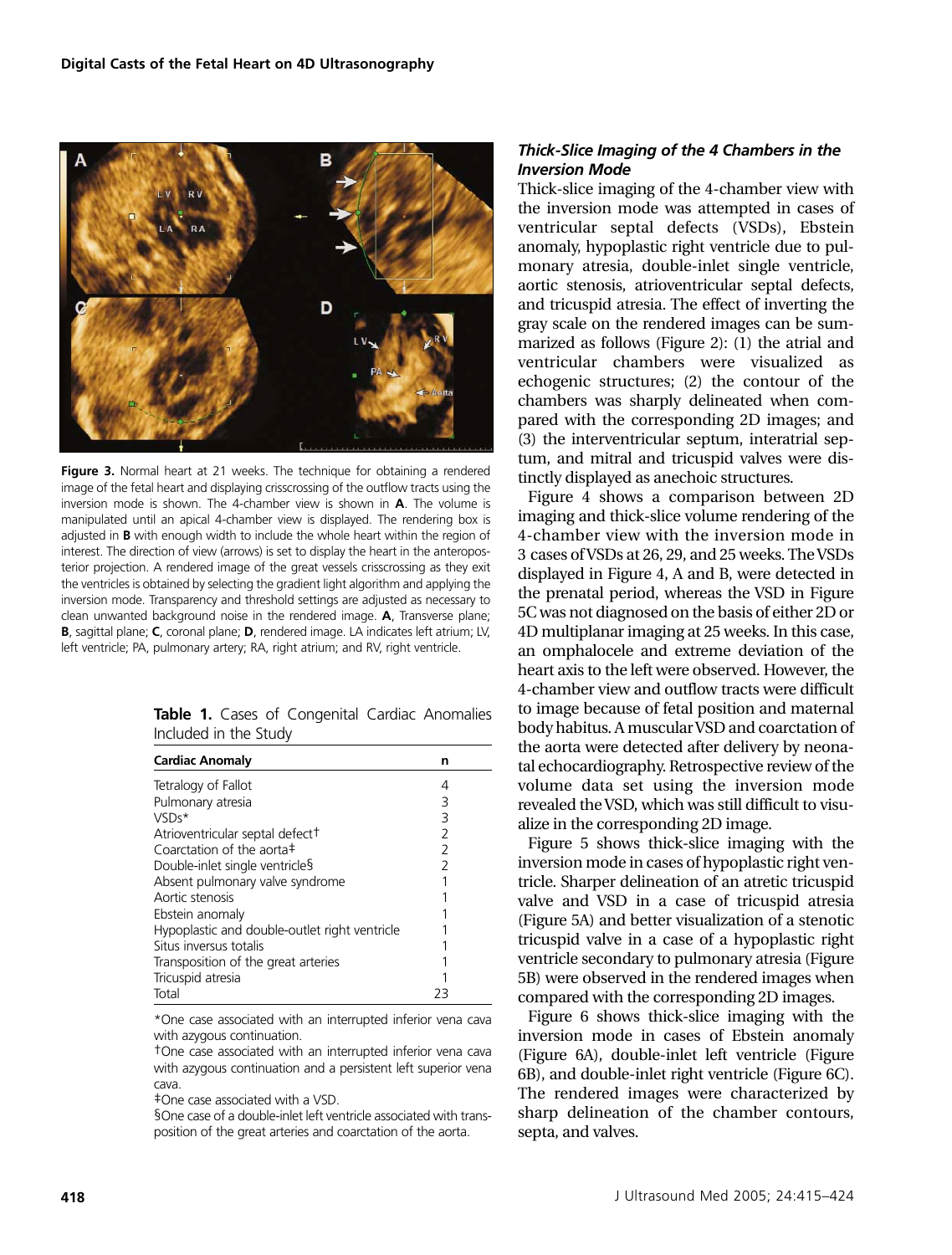#### *Four-Dimensional Reconstruction of the Outflow Tracts in the Inversion Mode*

Rendered images of the outflow tracts in cases of coarctation of the aorta, pulmonary stenosis, pulmonary atresia, double-outlet right ventricle, and transposition of the great arteries were compared with a normal case. Representative images of each case are presented in Figure 7. Threedimensional reconstruction of the outflow tracts allows the examiner to understand the spatial relationships between the outflow tracts as well as the connections between the arteries and the ventricular chambers. A comparison between reconstruction of the outflow tracts in the inversion mode or B-flow imaging is presented in Figure 8. Fewer speckle artifacts and clearer delineation of the great arteries were observed with B-flow imaging (Videos 2 and 3).

# **Discussion**

Prenatal diagnosis of congenital heart disease represents a major challenge to obstetric sonographers because detection rates for congenital cardiac anomalies in population-based studies range from only 4% to 35%.15–25 Detection rates are generally higher in specialized centers, and operator skill has been proposed to be an important contributor in determining the rate of accurate prenatal diagnosis.26–28 Indeed, a recent study of 29,026 pregnancies demonstrated that 2 years of training are needed for a sonographer to become proficient in consistently imaging the 4-chamber view and the outflow tracts of the fetal heart.28

Improving the detection rates of congenital heart disease, especially transposition of the great arteries, hypoplastic left heart, and coarctation of the aorta, is a desirable goal of prenatal care.29–31 Three- and 4-dimensional ultrasonography may play an important role in reducing the dependency on operator skills. Indeed, Viñals et al<sup>2</sup> reported visualization rates of greater than 90% for all cardiac structures using STIC. Our group has been interested in a series of techniques to image the outflow tracts systematically.3,4,7–10 By using multiplanar slicing, we have shown that images of the left and right outflow tracts of good quality could be consistently obtained by different operators.10 In addition, 3D and 4D reconstruction of the outflow tracts with demonstration of the spatial relationships between the aorta and the pulmonary artery in a



**Figure 4.** Thick-slice rendering of the 4-chamber view using the inversion mode in VSDs. **A**, Perimembranous VSD at 26<sup>6</sup>/<sub>7</sub> weeks. **B**, Perimembranous VSD at 29<sup>4</sup>/<sub>7</sub> weeks. **C**, Muscular VSD at 25 weeks. The increased imaging contrast provided by this technique facilitates visualization of VSDs. This is particularly evident in C; the VSD is evident in the rendered image (on the right) but difficult to visualize in the original 2D image. LV indicates left ventricle; and RV, right ventricle.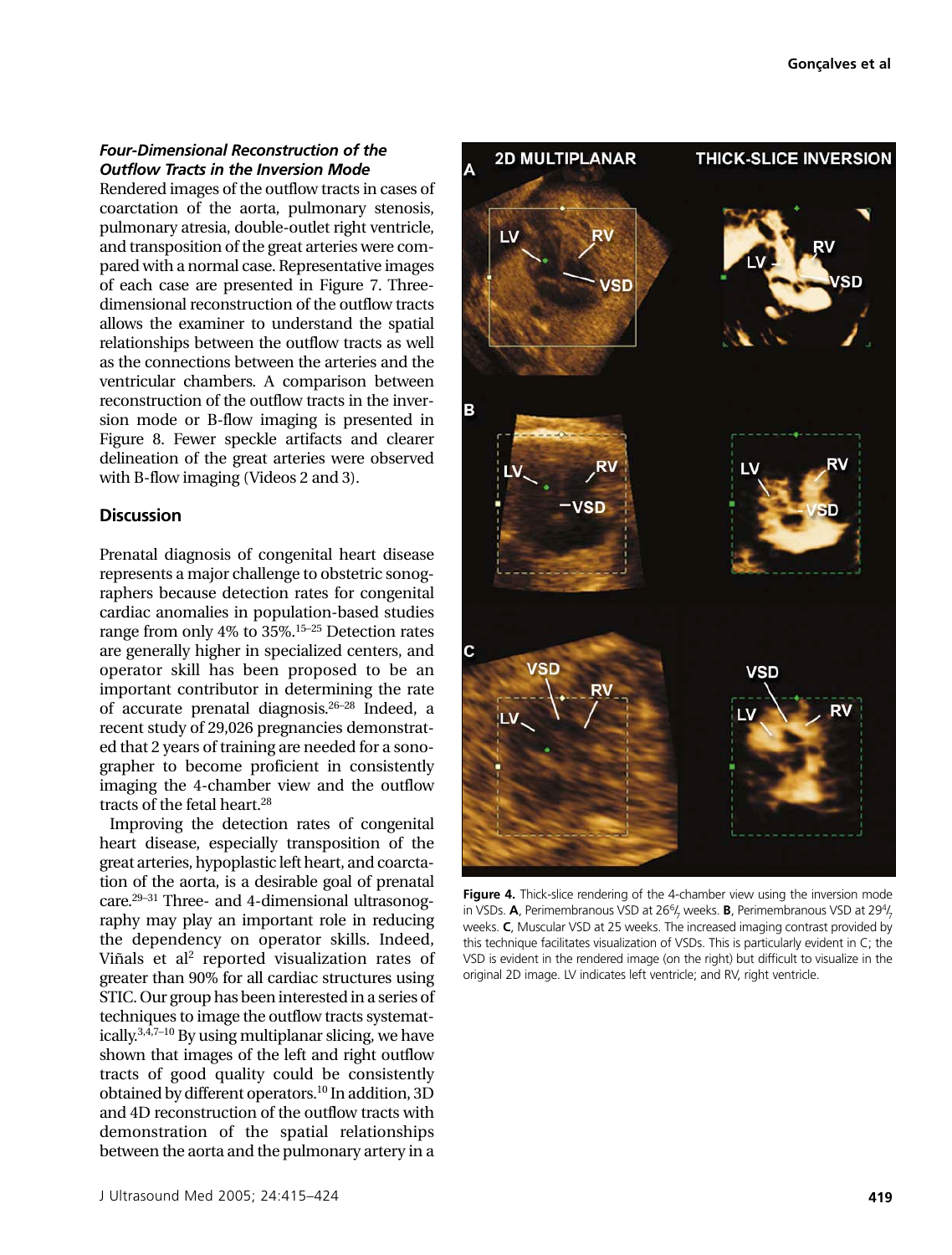

**Figure 5.** Thick-slice rendering of the 4-chamber view using the inversion mode in representative cases of hypoplastic right ventricle. **A**, Tricuspid atresia with a VSD at 20<sup>6</sup>/<sub>7</sub> weeks. The atretic tricuspid valve (ATV) appears as a thick and well-defined anechoic line in the rendered image. Compare with the opened mitral valve (MV) in the left ventricle (LV). A VSD communicating the left ventricle and right ventricle (RV) is visualized. **B**, Pulmonary atresia with a VSD and tricuspid stenosis at 35 weeks. The stenotic tricuspid valve (TV) is best visualized in the rendered image. **C**, Pulmonary atresia with an intact interventricular septum (IVS) at 24<sup>1</sup>/<sub>7</sub> weeks.

single image is possible with the use of color or power Doppler surface rendering4,5 or the minimum projection mode.<sup>8</sup> Recently, DeVore et al<sup>6</sup> suggested using the "spin" technique in multiplanar images to examine the relationships of cardiac structures of interest with adjacent structures.

The inversion mode has been proposed as a technique capable of producing digital casts of the aortic and ductal arches.<sup>9</sup> In this study, we suggest incorporating this application of the inversion mode into prenatal diagnosis of congenital heart disease. Thick-slice rendering of the 4-chamber view with the inversion mode led to improved definition of the cardiac chambers and atrioventricular valves when compared with the corresponding 2D images. This feature may be useful in the detection of VSDs, especially in cases in which the original 2D images are of poor quality. For example, a muscular VSD that was not diagnosed prenatally by 2D and 4D multiplanar imaging at 25 weeks (Figure 4C) was easier to identify retrospectively with the use of the inversion mode. This specific case was associated with an omphalocele and extreme deviation of the fetal heart axis, and the heart was difficult to image because of the suboptimal fetal position and maternal body habitus. Despite these initial promising observations, the examiner is advised to exercise caution in the interpretation of VSDs using the inversion mode because it may not be possible to differentiate a true VSD from an echo dropout along the septum with this technique alone. When a VSD is suspected in the inversion mode, the examiner should consider the use of adjunctive imaging modalities, such as color Doppler ultrasonography, to confirm the diagnosis.

In this study, we showed that 4D reconstruction of the outflow tracts using either inversion mode or B-flow imaging produces images analogous to those obtained postmortem by injecting silicone rubber to create casts of the cardiovascular cavities.12,13 It has been shown that postmortem casts aid in the interpretation of morphologic relationships, conceptualization of paths of flow, and evaluation of stenosis.12 This technique has been used by pathologists to enhance the visualization of chamber morphologic characteristics, relative volumes, vascular constrictions, and distortions in cases of congenital heart disease.<sup>12</sup> Digital casts created with inversion mode or B-flow imaging allowed visualization of the relationships, size, and course of the outflow tracts in several cardiac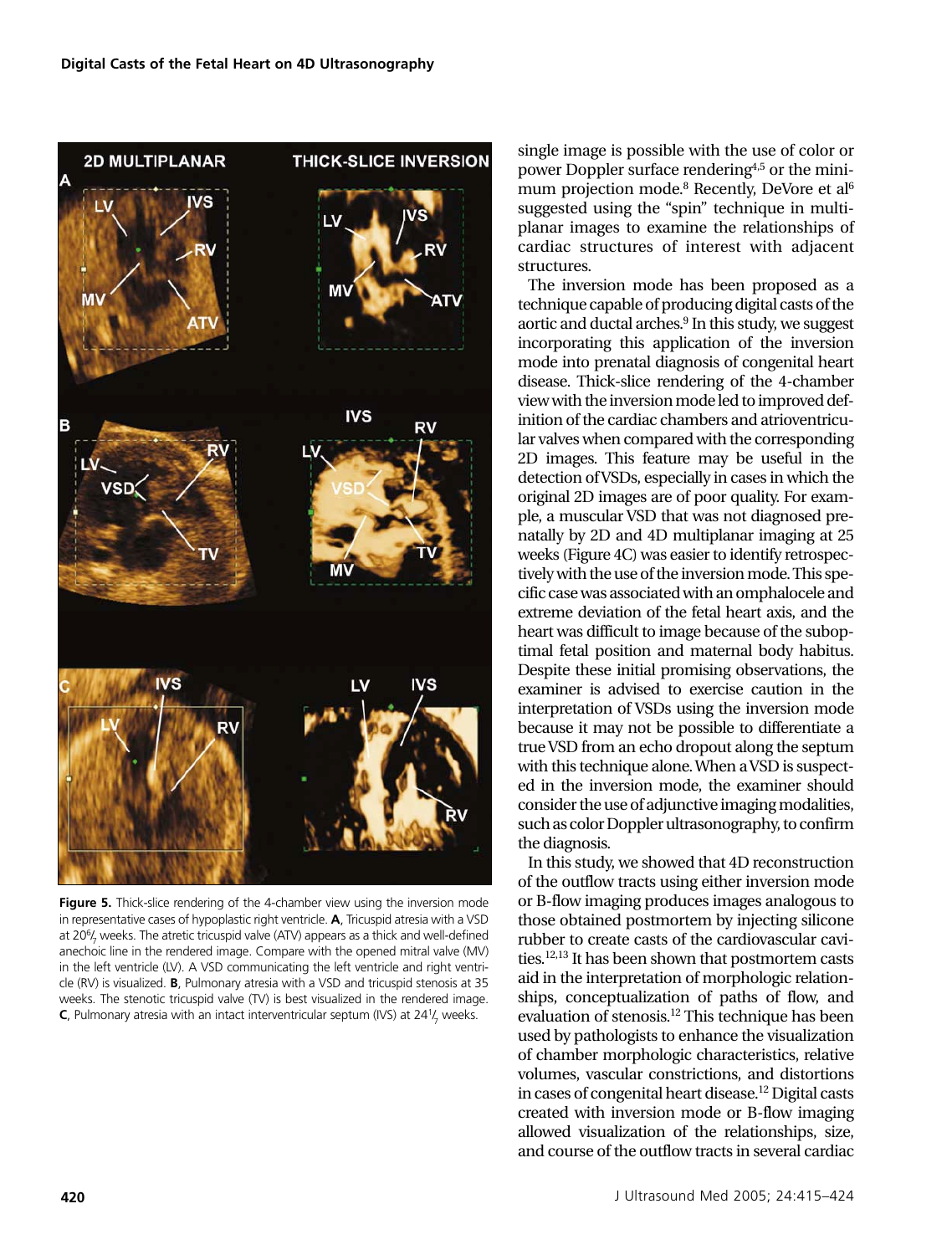anomalies (coarctation of the aorta, pulmonary stenosis, pulmonary atresia, double-outlet right ventricle, and transposition of the great arteries). This modality may help the examiner to better understand the spatial relationships between the vessels in cases of congenital heart disease. In addition, the combination of inversion mode and B-flow imaging may facilitate the explanation of the cardiac anomalies to the parents, especially when these malformations are complex. Because the technology for reconstructing the outflow tracts of the fetal heart by 4D ultrasonography using either inversion mode or B-flow imaging is relatively new, some degree of training will be required before introducing these methods in clinical practice.

One of the limitations of this study was that the examiner had knowledge of the final diagnosis before reconstructing the volume data sets using inversion mode or B-flow imaging. Another limitation was that we did not have enough examples of cardiovascular anomalies with a confirmed postnatal outcome to compare 3D reconstructions produced by inversion mode or B-flow imaging. Although both techniques are capable of producing digital casts of cardiovascular cavities and blood vessels, B-flow imaging may be able to provide better border definition and fewer artifacts than the inversion mode. B-flow technology digitally enhances signals from weak blood reflectors from vessels and, at the same time, suppresses strong signals from surrounding tissues.  $32,33$  Because this technology does not rely on Doppler methods to display blood flow, it is angle independent and does not interfere with the frame rate.<sup>32,34,35</sup> This is potentially advantageous over color or power Doppler imaging when used in conjunction with STIC for 4D evaluation of the cardiovascular system. In our review of the literature, we found one study that reported the use of B-flow imaging for visualization of the umbilical cord in a fetus and the cerebral vasculature in a neonate.36 B-flow imaging was able to distinguish the bilateral anterior cerebral arteries as 2 parallel vessels, a feature that had not been reported previously with the use of color or power Doppler imaging. Future studies of congenital cardiac anomalies involving the outflow tracts should compare the performance of these 2 methods in producing digital casts of the fetal heart for prenatal diagnosis of congenital heart disease.



Figure 6. Thick-slice rendering of the 4-chamber view using the inversion mode in Ebstein anomaly at 34<sup>6</sup>/<sub>7</sub> weeks (**A**), a double-inlet left ventricle at 24<sup>1</sup>/<sub>7</sub> weeks (**B**), and a double-inlet right ventricle at 291/ <sup>7</sup> weeks (**C**). LA indicates left atrium; LV, left ventricle; RA, right atrium; RV, right ventricle; SV, single ventricle; and TV, tricuspid valve.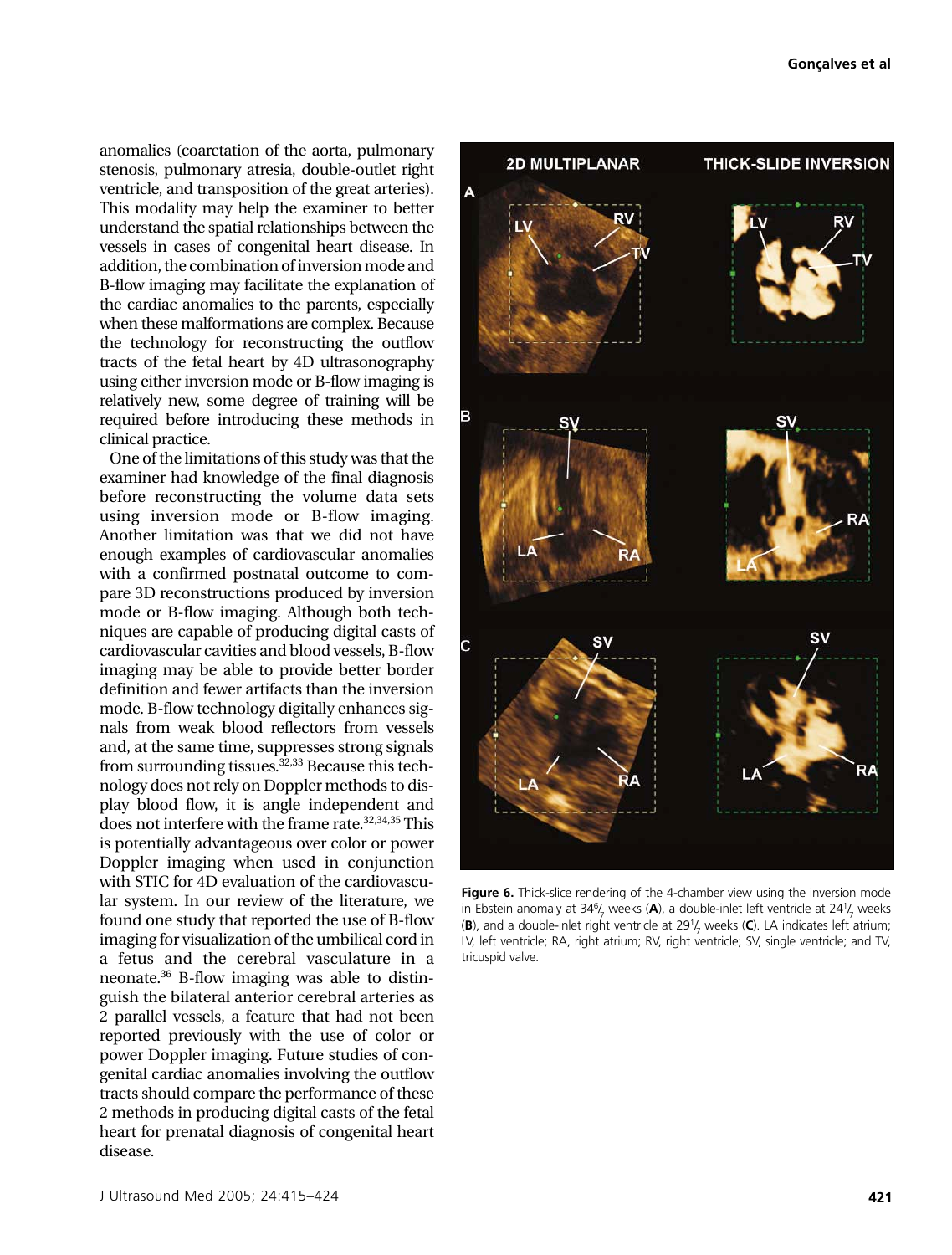

**Figure 7.** Three-dimensional reconstruction of the outflow tracts using the inversion mode. **A**, Normal outflow tracts at 21 weeks. The aorta (AO) leaves the left ventricle (LV), and the pulmonary artery (PA) leaves the right ventricle (RV); the pulmonary artery crosses in front of the aorta. **B**, Coarctation of the aorta at 25 weeks: the aorta is considerably narrower than the pulmonary artery. **C**, Pulmonary stenosis with a VSD at 23 weeks. The pulmonary artery is narrow, and the ductus arteriosus (DA) is tortuous before joining the descending aorta (DAo). **D**, Pulmonary atresia at 19 weeks: hypoplastic right ventricle. The pulmonary artery is not visualized; the aorta leaves the left ventricle normally. **E**, Hypoplastic and double-outlet right ventricle (DORV). The pulmonary artery and aorta connect preferentially to the right ventricle, with the pulmonary artery overriding the ventricular septum. **F**, Transposition of the great arteries at 20 weeks. The pulmonary artery connects to the left ventricle, and the aorta connects to the right ventricle; the vessels leave the ventricles parallel to each other.



**Figure 8.** Comparison of digital casts of the outflow tracts in systole and diastole rendering using the inversion mode (top) and B-flow imaging (bottom) in a fetus without abnormalities at 26 weeks of gestation.

# **References**

- 1. DeVore GR, Falkensammer P, Sklansky MS, Platt LD. Spatio-temporal image correlation (STIC): new technology for evaluation of the fetal heart. Ultrasound Obstet Gynecol 2003; 22:380–387.
- 2. Viñals F, Poblete P, Giuliano A. Spatio-temporal image correlation (STIC): a new tool for the prenatal screening of congenital heart defects. Ultrasound Obstet Gynecol 2003; 22:388–394.
- 3. Gonçalves LF, Lee W, Chaiworapongsa T, et al. Fourdimensional ultrasonography of the fetal heart with spatiotemporal image correlation. Am J Obstet Gynecol 2003; 189:1792–1802.
- 4. Gonçalves LF, Romero R, Espinoza J, et al. Fourdimensional ultrasonography of the fetal heart using color Doppler spatiotemporal image correlation. J Ultrasound Med 2004; 23:473–481.
- 5. Chaoui R, Hoffmann J, Heling KS. Three-dimensional (3D) and 4D color Doppler fetal echocardiography using spatio-temporal image correlation (STIC). Ultrasound Obstet Gynecol 2004; 23:535–545.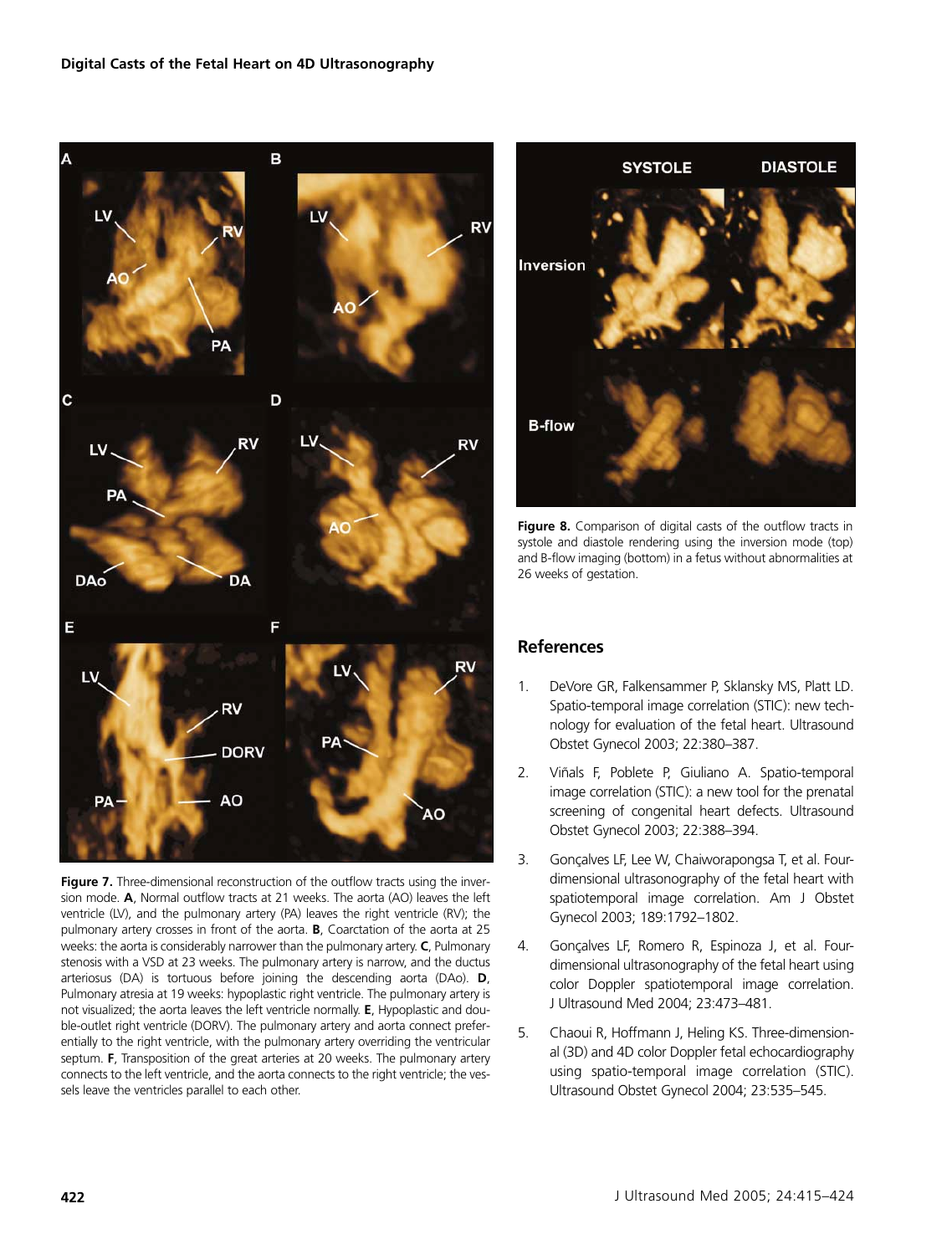- 6. DeVore GR, Polanco B, Sklansky MS, Platt LD. The "spin" technique: a new method for examination of the fetal outflow tracts using three-dimensional ultrasound. Ultrasound Obstet Gynecol 2004; 24:72–82.
- 7. Gonçalves LF, Espinoza J, Romero R, et al. A systematic approach to prenatal diagnosis of transposition of the great arteries using four-dimensional ultrasound with spatiotemporal image correlation. J Ultrasound Med 2004; 23:1225–1231.
- 8. Espinoza J, Goncalves LF, Lee W, et al. The use of the minimum projection mode in four-dimensional examination of the fetal heart with spatiotemporal image correlation. J Ultrasound Med 2004; 23: 1337–1348.
- 9. Gonçalves LF, Espinoza J, Lee W, Mazor M, Romero R. Three- and four-dimensional reconstruction of the aortic arches using inversion mode: a new rendering algorithm for visualization of fluid-filled anatomical structures. Ultrasound Obstet Gynecol 2004; 24: 696–698.
- 10. Gonçalves LF, Lee W, Espinoza J, et al. Four-dimensional fetal echocardiography with spatio temporal image correlation (STIC): a systematic study of standard cardiac views assessed by different observers. Ultrasound Obstet Gynecol 2003; 22(suppl 1):50.
- 11. Abuhamad A. Automated multiplanar imaging: a novel approach to ultrasonography. J Ultrasound Med 2004; 23:573–576.
- 12. Kilner PJ, Ho SY, Anderson RH. Cardiovascular cavities cast in silicone rubber as an adjunct to postmortem examination of the heart. Int J Cardiol 1989; 22:99–107.
- 13. Cook AC, Fagg NL, Allan LD. Use of casts in the necropsy diagnosis of fetal congenital heart disease. Br Heart J 1992; 68:481–484.
- 14. Lee W, Gonçalves LF, Espinoza J, Romero R. Inversion mode: a new volume analysis tool for 3-dimensional ultrasonography. J Ultrasound Med 2005; 24: 201–207.
- 15. Buskens E, Grobbee DE, Frohn-Mulder IM, et al. Efficacy of routine fetal ultrasound screening for congenital heart disease in normal pregnancy. Circulation 1996; 94:67–72.
- 16. Crane JP, LeFevre ML, Winborn RC, et al. A randomized trial of prenatal ultrasonographic screen-

ing: impact on the detection, management, and outcome of anomalous fetuses. The RADIUS Study Group. Am J Obstet Gynecol 1994; 171:392–399.

- 17. Garne E, Stoll C, Clementi M. Evaluation of prenatal diagnosis of congenital heart diseases by ultrasound: experience from 20 European registries. Ultrasound Obstet Gynecol 2001; 17:386–391.
- 18. Jaeggi ET, Sholler GF, Jones OD, Cooper SG. Comparative analysis of pattern, management and outcome of pre- versus postnatally diagnosed major congenital heart disease: a population-based study. Ultrasound Obstet Gynecol 2001; 17:380–385.
- 19. Klein SK, Cans C, Robert E, Jouk PS. Efficacy of routine fetal ultrasound screening for congenital heart disease in Isere County, France. Prenat Diagn 1999; 19:318–322.
- 20. Rustico MA, Benettoni A, D'Ottavio G, et al. Fetal heart screening in low-risk pregnancies. Ultrasound Obstet Gynecol 1995; 6:313–319.
- 21. Stoll C, Alembik Y, Dott B, Roth PM, De Geeter B. Evaluation of prenatal diagnosis of congenital heart disease. Prenat Diagn 1993; 13:453–461.
- 22. Stoll C, Alembik Y, Dott B, et al. Evaluation of prenatal diagnosis of congenital heart disease. Prenat Diagn 1998; 18:801–807.
- 23. Todros T, Faggiano F, Chiappa E, Gaglioti P, Mitola B, Sciarrone A, Gruppo Piemontese for Prenatal Screening of Congenital Heart Disease. Accuracy of routine ultrasonography in screening heart disease prenatally. Prenat Diagn 1997; 17:901–906.
- 24. Grandjean H, Larroque D, Levi S. The performance of routine ultrasonographic screening of pregnancies in the Eurofetus study. Am J Obstet Gynecol 1999; 181:446–454.
- 25. Fernandez CO, Ramaciotti C, Martin LB, Twickler DM. The four-chamber view and its sensitivity in detecting congenital heart defects. Cardiology 1998; 90:202–206.
- 26. Carvalho JS, Mavrides E, Shinebourne EA, Campbell S, Thilaganathan B. Improving the effectiveness of routine prenatal screening for major congenital heart defects. Heart 2002; 88:387–391.
- 27. Campbell S, Allan L, Benacerraf B, et al. Isolated major congenital heart disease. Ultrasound Obstet Gynecol 2001; 17:370–379.